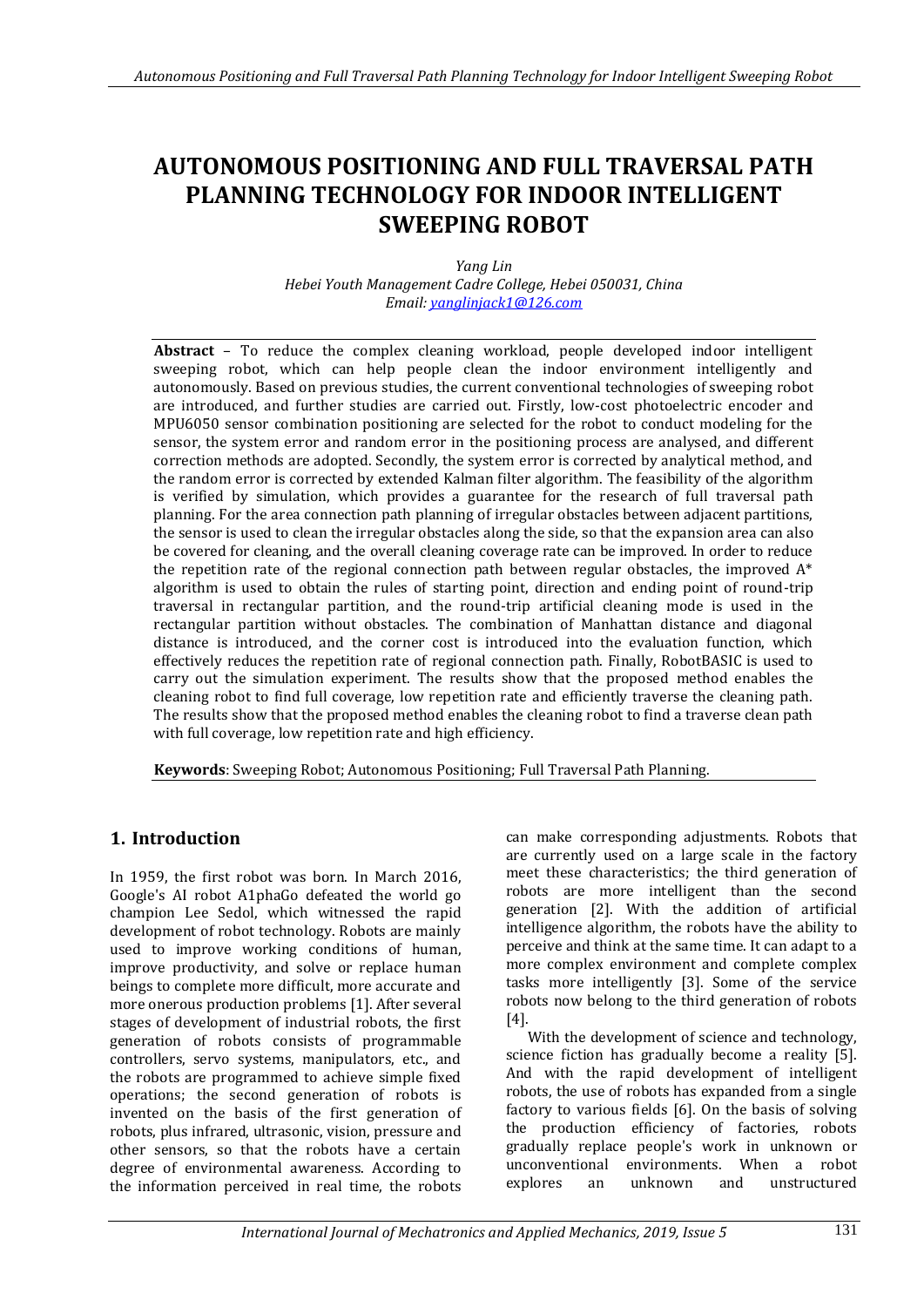environment, it requires a higher degree of intelligence. The development of computer technology and sensor technology provides more possibilities for such robots and also enables the practical use of intelligent robots to expand from the land to the seabed and then to space [7]. Based on the development of technology, service robots are developing according to people's requirements for the quality of life [8]. In addition to the above highend application fields which are far away from daily life, service robots have become a research hotspot in recent years [9].

For different application backgrounds, service robots can be divided into the following types: tourist display robot, interpretation robot; ordering and delivering robots for restaurant service; medical rehabilitation robot, escort robot and surgical robot; security robot, fire rescue robot; warehouse logistics robot; indoor intelligent cleaning robot, external wall intelligent cleaning robot, etc. Intelligent cleaning robot has the widest development prospect [10].

The pace of contemporary life is accelerating, the cost of time is becoming more expensive, and modern families that young people are the mainstay are even more reluctant to clean up indoor hygiene [11]. The birth of intelligent cleaning robot provides a new solution for indoor cleaning. It releases our hands and has the function of sweeping and mopping the floor, which can complete the boring and heavy cleaning work for us. Compared to home use, cleaning of offices, shopping malls, warehouses, etc., can also save a lot of labor costs due to smart cleaning robots [12]. The key and difficult point of intelligent cleaning robot is path planning [13]. How to make intelligent cleaning robot consume less energy, achieve full traversal cleaning in a shorter time, and minimize the repetition rate has been the key and difficult point of research [14]. The path planning of intelligent cleaning robots is universally representative and has a reference function for path planning of other types of robots. For example: pesticide spraying robot, fruit tree picking robot, oil tank cleaning robot and so on [15]. Therefore, it is necessary to study path planning for intelligent cleaning robots, which is conducive to promoting the application and popularization of intelligent cleaning robots and such mobile robots and has significant social effects and application prospects.

# **2. Key Technology Analysis of Sweeping Robot**

The goal of indoor intelligent sweeping robot is to basically achieve intelligence and autonomy, that is, in the absence of human intervention, it can independently complete the indoor cleaning task. Autonomous positioning and full traversal path planning are the key technologies for sweeping robot. In this study, the existing positioning and full traversal path planning technologies are introduced and analyzed, the requirements of the sweeping robot are analysed, and the corresponding index requirements are specified, laying a foundation for the subsequent detailed study of key technologies.

# **2.1 Common key technologies of sweeping robot**

Sweeping robot is composed of sensing detection system, control system, mobile and dust collection system. Its key technologies include sensor technology, positioning technology, full traversal path planning technology and autonomous recharging technology. In this study, the autonomous positioning and full traversal path planning technologies are mainly explored, so the existing achievements of these two key technologies are firstly introduced.

Sensor technology. The sensor is equivalent to the sense organs of the robot. When the robot is in operation, it needs to acquire its own posture and detect the external environment in real time, so as to to achieve the purpose of creating an environmental model, autonomous navigation, positioning, obstacle avoidance, path planning and checking cleaning effect. Sensors are usually divided into internal sensors and external sensors. Among them, the internal sensors include gyroscope, electronic compass, linear accelerometer, and encoder; and external sensors include laser sensors, infrared sensors, ultrasonic sensors, visual sensors, proximity and contact sensors. The development level of sensor technology greatly affects the intelligence level of robots. Due to the limitations of the function of a single sensor and its own resolution and other factors, comprehensive and reliable information can't be obtained, so it is often necessary to improve the accuracy of information through multi-sensor information fusion technology. Multi-sensor information fusion technology uses information complementation of various types of sensors to eliminate asymmetry and coupling information, and ultimately obtain reliable and effective information. Within the research scope of sensor technology, there are various multi-sensor information fusion technologies, such as Kalman filtering, Bayesian Estimation, D-S evidence theory and weighted average method.

Autonomous positioning technology. In the research of sweeping robot, autonomous positioning is a basic and important key technology, which is the premise of environmental map creation and path planning. It can be divided into relative positioning method and absolute positioning method. Absolute positioning method often adopts satellite navigation technology (GPS), passive or active identification, map matching or navigation beacons and other methods for positioning, and its positioning accuracy is high.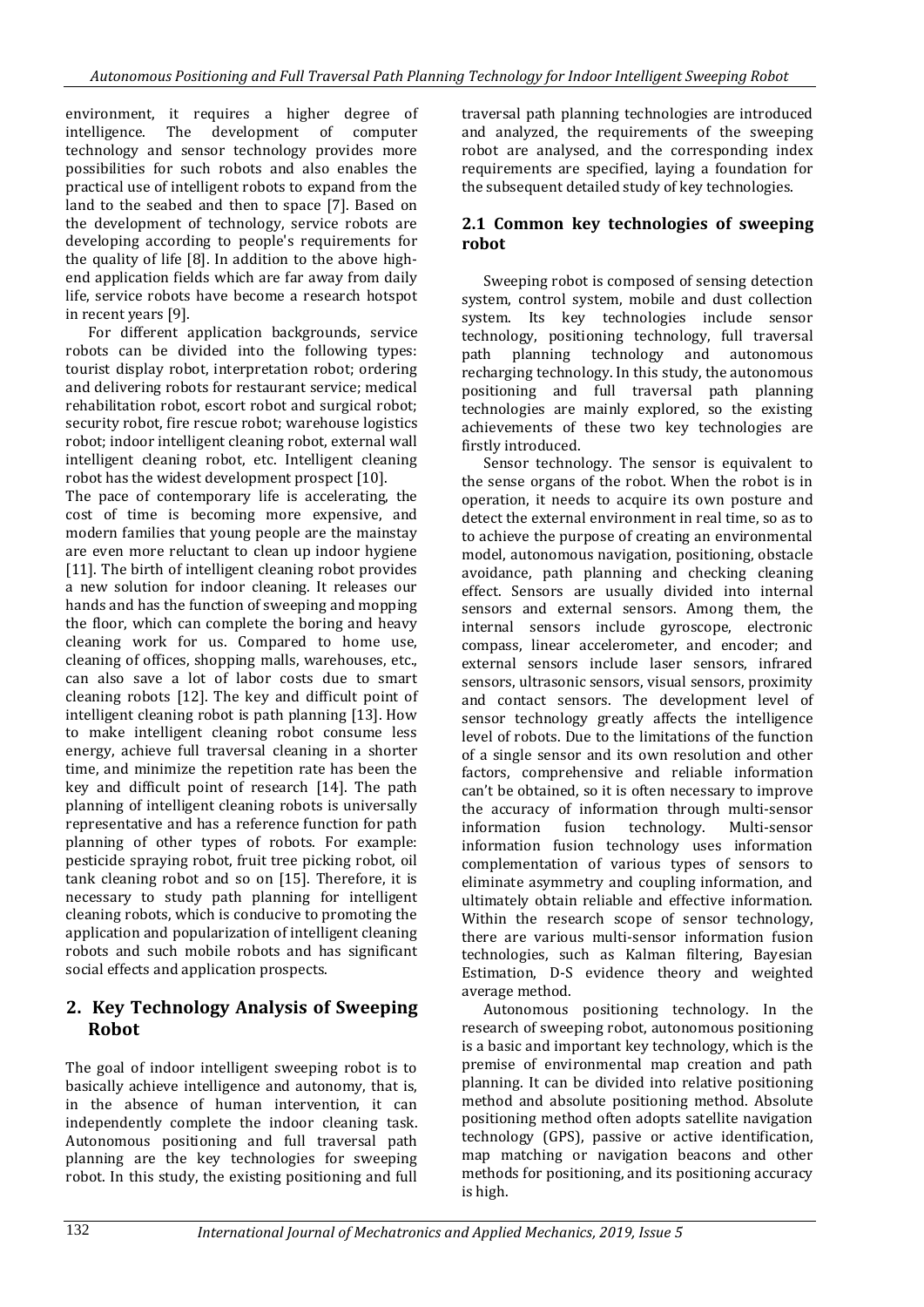Among these methods, GPS is mainly used for outdoor positioning, the construction and maintenance cost of signboard or beacon is high, and the processing speed of map matching technology is slow; position calculation methods of absolute positioning include three sight distance method, model matching method and three view method. The relative positioning, that is, the dead reckoning, estimates the current position of the robot by measuring the distance and direction of the robot relative to the initial position. Commonly used sensors include inertial navigation systems (accelerometers, gyroscopes, etc.) and encoders. The advantage of the dead reckoning is that the robot's posture is calculated by itself, and it doesn't need to perceive the external environmental information. The disadvantage is that the drift error will accumulate over time, which is not suitable for accurate positioning.

Path planning technology. The path planning of the sweeping robot is a basic and complex problem in robotics. It refers to that the robot, based on the perceived environmental information, plans a path between the starting point and the ending point that does not collide with the environmental space obstacles and traverses the whole region according to some optimization performance indexes. It refers to a path that is non-collision with the environmental space obstacles and can achieves full-area traversal planned by the robot according to the perceived environmental information and based on some optimization performance index between the starting point and the ending point. Therefore, full traversal path planning is the core and key technology of the sweeping robot. At present, the full traversal path planning method of the sweeping robot can be divided into the path planning method based on the unknown environment and the path planning method based on the known environment.

Path planning methods based on unknown environment mainly include random type, circuitous type along the edge and internal and external spiral type. For the space without obstacles, the traversal of the whole region can be realized, but if there are obstacles and the environment space is complex and changeable, these methods can't meet the requirements. At present, most of the coverage methods of sweeping robots in the market are random methods, such as Electoulux's Trilobita, Karcher's RC3000 and iRobot's Roomba.

Path planning methods based on known environments include template method, unit decomposition method, artificial potential field method and biological excitation method. The motion template method is to divide the possible environmental conditions into different templates and execute the corresponding templates when the corresponding conditions are encountered in the cleaning process. The unit decomposition method includes three processes: the division of sub-regions,

the connection of sub-regions and the traversal of sub-regions. Firstly, according to the distribution of obstacles, the environmental regions are divided into a limited number of non-overlapping and barrierfree regions. Then, artificial intelligence methods such as genetic algorithm and neural network are used to connect the paths of sub-regions. The traversal of subregions often adopts template method, but it will cause repeated traversal due to the division of many regions. The artificial potential field method divides the environmental space into target area and obstacle area, which are described by gravitational field and repulsion field respectively.

The target area generates gravitation to the robot, and the obstacle area generates repulsion to the robot and traverses the entire environment space, but it often falls into local minimum points. Based on the raster map, the biological excitation method corresponds the discrete coordinates of twodimensional space with the neurons of the neural network. Each grid corresponds to a biological neuron. It provides different suppression and excitation for the input of obstacles and nonobstacles to neurons, calculates the output of relevant neurons, and then judges the next moving position of the robot to realize the whole region traversal.

# **2.2 Analysis of existing key technologies**

At present, the key technology research of indoor intelligent sweeping robot has achieved good results, but there are still many problems to improve. In this study, two key technologies of autonomous positioning and full traversal path planning of sweeping robot are introduced, and the methods of positioning and full traversal path planning are proposed after contrastive analysis. At the same time, the requirements for the positioning and full traversal path planning of the sweeping robot are proposed, the requirements analysis is carried out, and the corresponding index requirements are put forward.

Selection of sensors: in order to complete the cleaning work of the floor autonomously, the sensor on the robot is indispensable, and it is a direct device to obtain its own posture and environmental information. At present, ultrasonic sensors, laser sensors and infrared sensors are used for ranging. And the electronic compass, gyroscope and MPU6050 are used to measure azimuth.

Sensor distribution design: the sensor distribution of the sweeping robot is shown in figure 1. The ultrasonic ranging sensor is used to detect the surrounding environment information. The ultrasonic ranging module is set in the left, middle and right directions of the robot. In order to avoid the mutual interference between the transmitting signal and the echo signal of each module, each ultrasonic module is started in the mode of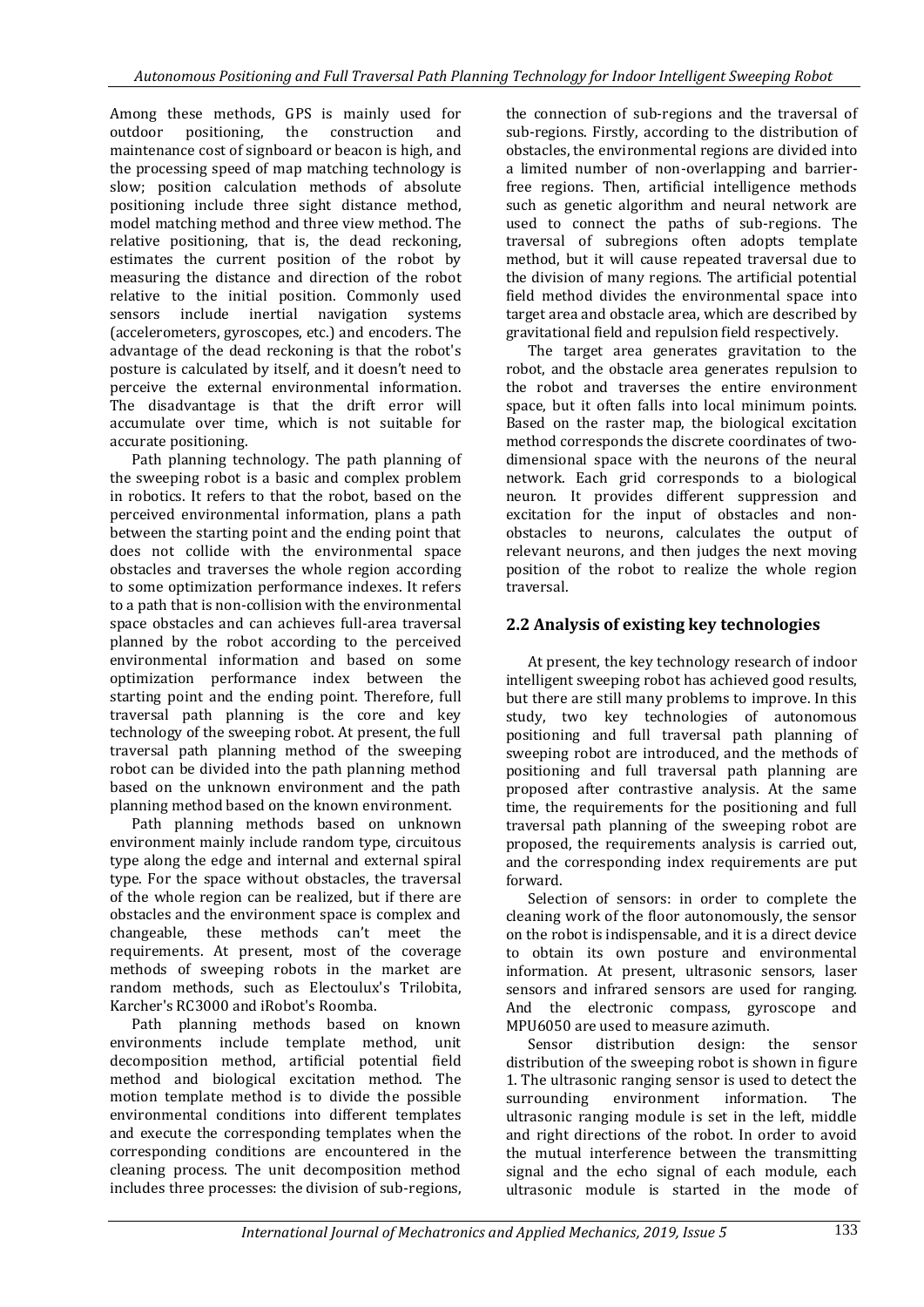alternating triggering; the infrared sensor is used to avoid obstacles, and evenly arrange 7 infrared sensors in the range of 180° in front of the robot; collision switch plays a protective role in the case of failure of ultrasonic sensor and infrared sensor. The photoelectric encoder is installed on the two driving wheels to detect the walking distance and azimuth of the robot; at the same time, the angular velocity and acceleration measured by MPU6050 are integrated to obtain the angle and position for data fusion with the photoelectric encoder to achieve more accurate positioning.



*Figure 1. Sensor distribution diagram*

Analysis of positioning method: positioning is a method in which a robot acquires information through a sensor and determines its own posture through data processing. At present, indoor positioning methods include map matching positioning, signpost identification positioning and dead reckoning positioning.

Map matching positioning is to determine the posture of the robot by comparing the local information acquired by the sensor with the information in the known environment map. However, prior map of the environment space needs to be stored in the robot in advance. In addition, map matching positioning often need to be combined with other positioning methods to achieve positioning. Due to the experimental conditions and the limitations of the robot's own hardware, this method is not applicable. Signage identification positioning are dependent on a series of sign ages with known features in the environment, which are equipped with detection devices on the robot and positioned by trilateration or triangulation. Ultrasonic sensors, visual sensors and laser sensors can be used as signposts. However, due to the high cost of installation and maintenance, and the difficulty in popularizing it to consumers' homes, these sensors are not applicable.

The dead reckoning method is a method widely used in robot positioning. The most commonly used sensor is the photoelectric encoder. Its advantage is that high localization accuracy can be provided without external information, and the disadvantage is that the error accumulates with time. In order to improve the positioning accuracy and stability of the dead reckoning method, various sensors are often used to reduce the influence of non-systematic errors on robot positioning by information fusion. In this study, this method is used to eliminate the random error of the sensor for positioning.

Analysis of full traversal path planning method: full traversal path planning is the core technology of sweeping robot. According to some path planning algorithm, the robot traverses the accessible area of the entire environment space and ensures the maximum coverage rate and the minimum repetition rate. At present, the most commonly used cleaning methods include random type, circuitous type along the edge and inner spiral. Random type is shown in Figure 2, the robot moves along a straight line, randomly rotates an angle to continue moving when encountering obstacles or boundaries.

This method has low requirements for sensors and controls, but it has high repetition rate and low efficiency. Circuitous type is shown in figure 3, robot moves in a certain direction. After encountering an obstacle or boundary, it turns 90 degrees and moves sideways for a distance, then turns 90 degrees to move. It is simple to control, and the traversal path is regular, but it is easy to enter a dead angle or cause some areas to be missed when there are many obstacles. Inner spiral type is shown in Figure 4, the robot moves along the edge, takes obstacle avoidance measures when encountering obstacles, and carries out "HUI" movement. It is mainly used for local area cleaning, but the turning point needs to be set.

These three cleaning methods are easy to control and are suitable for simple environment space, but the actual environment space is more complex.

To achieve better traversal effect, it is necessary to establish an environment model and combine path planning algorithm with common cleaning methods to achieve full traversal path planning.



*Figure 2. Random type*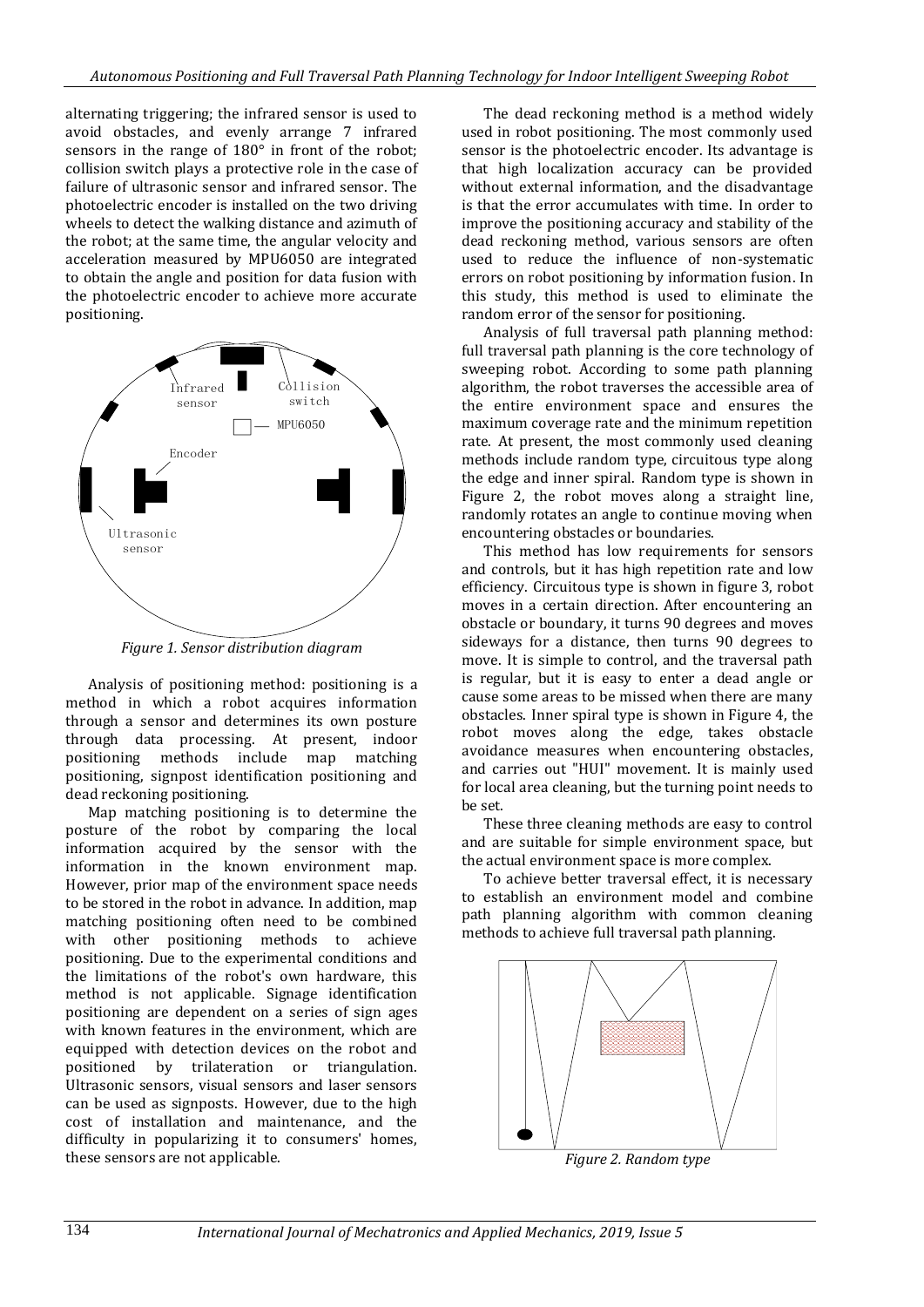

*Figure 3. Circuitous type*



*Figure 4. "HUI" type*

Environment modeling mainly includes raster method, geometric feature method and topology method. For indoor sweeping robot, raster map is easy to create and maintain and is widely used. At present, common intelligent algorithms for full traversal path planning include artificial potential field method, fuzzy logic algorithm, neural network algorithm, etc.

The artificial potential field method traverses the whole space through the attraction of the target region to the robot and the repulsive force of obstacles to the robot, but it is easy to fall into the local minimum; fuzzy logic algorithm is combined with other methods to improve the planning effect by setting fuzzy rules. It is highly practical for lowcost robots, but the complex environment will lead to a sharp expansion of fuzzy rules; the biological excitation neural network algorithm proposed by S.X.Yang according to the shunt model is the most widely used neural network algorithm. It doesn't need to learn, has good real-time performance and high coverage rate, but it has problems such as large randomness, high repetition rate, low efficiency of dead angle escape and complex calculation. For the above analysis of the full traversal path planning method, there are mainly problems such as low coverage caused by blind spot missing sweeping, high repetition rate caused by repeated cleaning, and low escape efficiency after entering the dead angle.

Aiming at the above problems, an improved neuron excitation algorithm based on biological excitation neural network is proposed for the

unknown static environment, which has the advantages of high coverage rate, low repetition rate, simple and fast operation.

### **2.3 Requirement analysis and index requirement of sweeping robot**

Requirement analysis: indoor intelligent sweeping robot replaces human to complete tedious and repetitive floor cleaning work, which is more and more popular among people. The sweeping robot shall meet the following requirements: strong practicality, self-contained large-capacity battery, simple operation, light and compact, and strong autonomy; the working environment is mainly the indoor environment of ordinary families, which requires strong environmental adaptability; positioning in the environment is accurate, and it can complete the full traversal cleaning of the environment as much as possible. Meanwhile, it can safely and reliably avoid obstacles to prevent damage to the home and have the ability of selfprotection.

Standard requirement: the positioning and full traversal path planning tasks completed by the sweeping robot are important indexes to evaluate the product performance of the sweeping robot.

The existing sweeping robots in the market are analyzed and the following indicators are set: related sensor error and positioning error: the ranging error of the ultrasonic sensor is within  $\pm 1$ ; the positional error of autonomous positioning is ±5 cm and the azimuth error is within  $\pm 3^{\circ}$ . The sweeping robot is fully traversed: coverage rate is greater than or equal to 95%, repetition rate is less than or equal to 10%; reasonable walking strategy is adopted to minimize energy consumption.

The robot's rescue time is less than or equal to 1 min, the success rate of rescue is more than or equal to 90%, and the anti-fall error rate is less than or equal to 10%. Through performance optimization and algorithm improvement, the cost can be reduced, and the function of the sweeping robot can be realized.

# **3. Research on the Autonomous Positioning of Indoor Intelligent Sweeping Robot**

To be able to accurately locate itself in the working environment is the basis for the sweeping robot to establish a map of the unknown environment and the premise of realizing the full traversal path planning. Positioning can determine the position and pose of the robot relative to the global coordinates in the two-dimensional workspace, which is the most basic condition for its navigation. In this section, the autonomous positioning technology of sweeping robot is studied in detail and the systematic error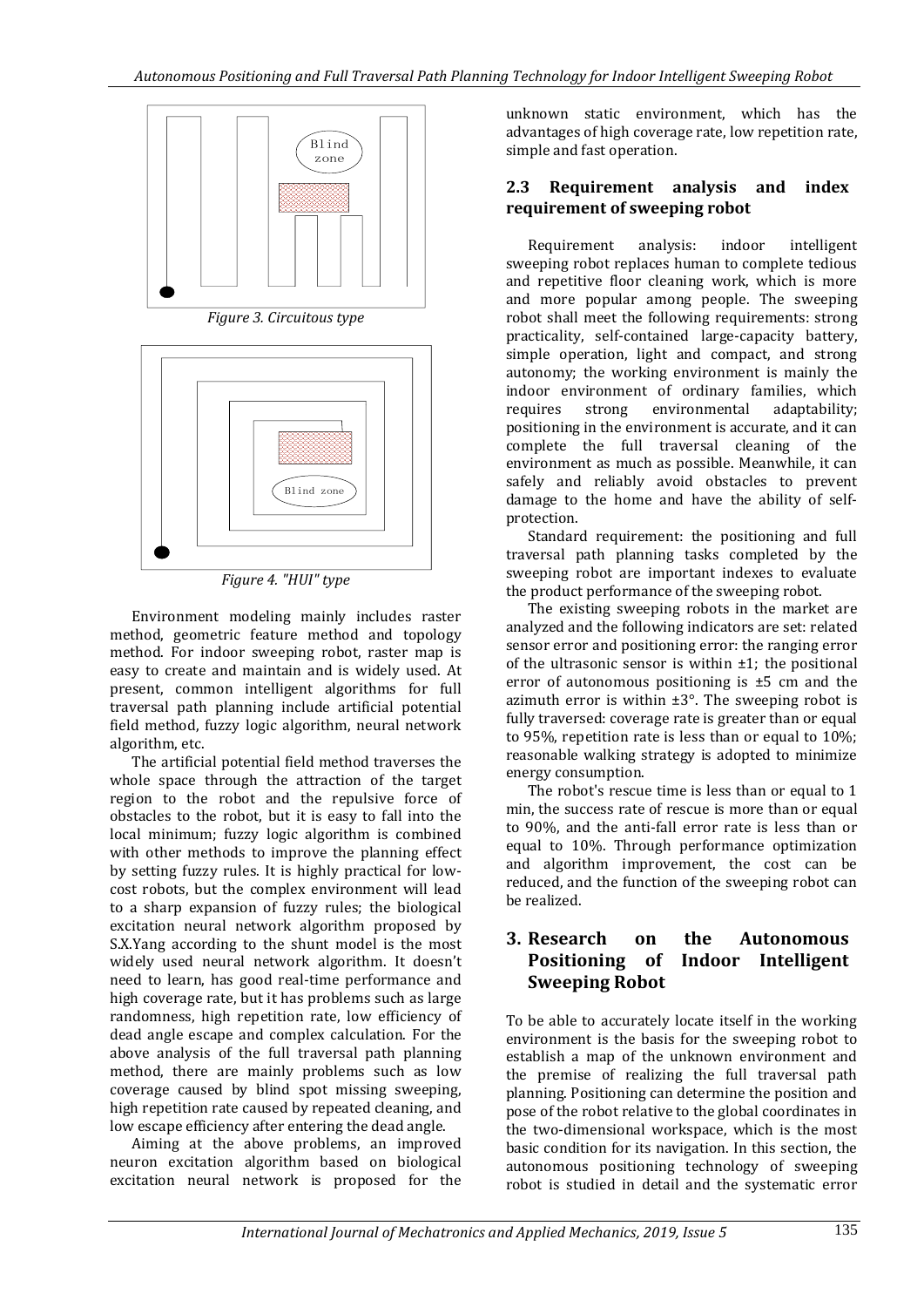and random error in the positioning process are corrected and analyzed.

#### **3.1 Positioning sensor model and system error correction**

The robot positioning system is realized by a photoelectric encoder mounted on two driving wheels and an internal MPU6050 six-axis sensor. Photoelectric encoder is a kind of sensor that converts the mechanical geometric displacement on the output shaft into digital quantity or pulse through photoelectric conversion, including incremental encoder and absolute encoder.

The absolute encoder has memory function after power off and can record the position of the encoder in an absolute coordinate system, but the cost is high; incremental encoders can output incremental changes from a predefined starting position. In order to use the output signal to determine the direction of motion, it usually chooses the double channel incremental encoder, which is easy to integrate and maintain, cheap and widely used. Double channel incremental encoder mainly includes shaft, main dial, luminous element, photosensitive element and conversion circuit. The incremental encoder outputs pulses proportional to the angular increment.

The number of pulses is measured by a timer to obtain the distance traveled by the left and right wheels, and it has no fixed starting point. The output of incremental encoder is proportional to the pulse of the angular increment. The number of pulses is counted by the timer to obtain the distance traveled by the left and right wheels, and it has no fixed starting zero.

Taking the left driving wheel as an example, suppose that the diameter of the wheel is  $D_{\scriptscriptstyle\! L}$  the number of lines of the photoelectric code plate is n, and the number of recorded pulses in time  $\Delta t$  is  $N_{\parallel}$ , then the driving distance of the driving wheel in

time  $\Delta t$  is  $\Delta S_l$ .

$$
\Delta S_i = \frac{\pi D_i N_i}{n} \tag{1}
$$

Let the moving distance of left and right wheels in time  $\Delta t$  be  $\Delta S_t$  and  $\Delta S_t$  respectively, and the wheelbase of the two wheels be B, then the robot's distance  $\Delta S$  and the rotation angle  $\Delta \theta$  are shown in the following equation:

$$
\begin{cases}\n\Delta S = \frac{\Delta S_t + \Delta S_r}{2} \\
\Delta \theta = \frac{\Delta S_r - \Delta S_r}{B}\n\end{cases}
$$
\n(2)

Let the pose of the robot at time  $k - 1$  be:

$$
[x(k-1) \quad y(k-1) \quad \theta(k-1)]^T
$$
 (3)

The pose at time k can be obtained with the dead reckoning method, as shown in the following equation:

$$
x(k) = x(k-1) + \frac{\Delta S(k-1)}{\Delta \theta(k-1)}
$$
  
\n
$$
(sin(\theta(k-1) + \Delta \theta(k-1)) - sin(\theta(k-1)))
$$
  
\n
$$
y(k) = y(k-1) + \frac{\Delta S(k-1)}{\Delta \theta(k-1)}
$$
  
\n
$$
(cos(\theta(k-1) + cos(\theta(k-1) + \Delta \theta(k-1)))
$$
  
\n
$$
\theta(k) = \theta(k-1) + \Delta \theta(k-1)
$$
 (4)

When the robot moves in a straight line,  $\Delta\theta(k-1) \rightarrow 0$ , then the pose is:

$$
\begin{cases}\nx(k) = x(k-1) + \Delta S(k-1)\cos(\theta(k-1)) \\
y(k) = y(k-1) + \Delta S(k-1)\sin(\theta(k-1)) \\
\theta(k) = \theta(k-1)\n\end{cases}
$$
\n(5)

The single sensor of MPU6050 sensor model can't obtain comprehensive and reliable information due to its limited functions and its own resolution and other factors. In order to achieve more accurate positioning of the robot, the MPU6050 six-axis sensor with low price and good performance is adopted as a complementary sensor.

As shown in Figure 5, the direct output value is the acceleration and angular velocity in three directions. Since the robot moves in a twodimensional plane, it only needs to read out the angular velocity of the Z-axis and the acceleration of the X-axis and Y-axis through cyclic sampling.

Then, the azimuth of the robot can be obtained by integrating the angular velocity of the Z-axis once, as shown in equation 6; the quadratic integration of the acceleration of the X-axis and Y-axis can obtain the position of the robot, as shown in equation 7.

The smaller the interval between integrations, the more accurate the result will be after the integration, but it will increase the calculation amount and the system memory consumption, so the appropriate integration time should be selected.



*Figure 5. The principle diagram of MPU6050*

136 *International Journal of Mechatronics and Applied Mechanics, 2019, Issue 5*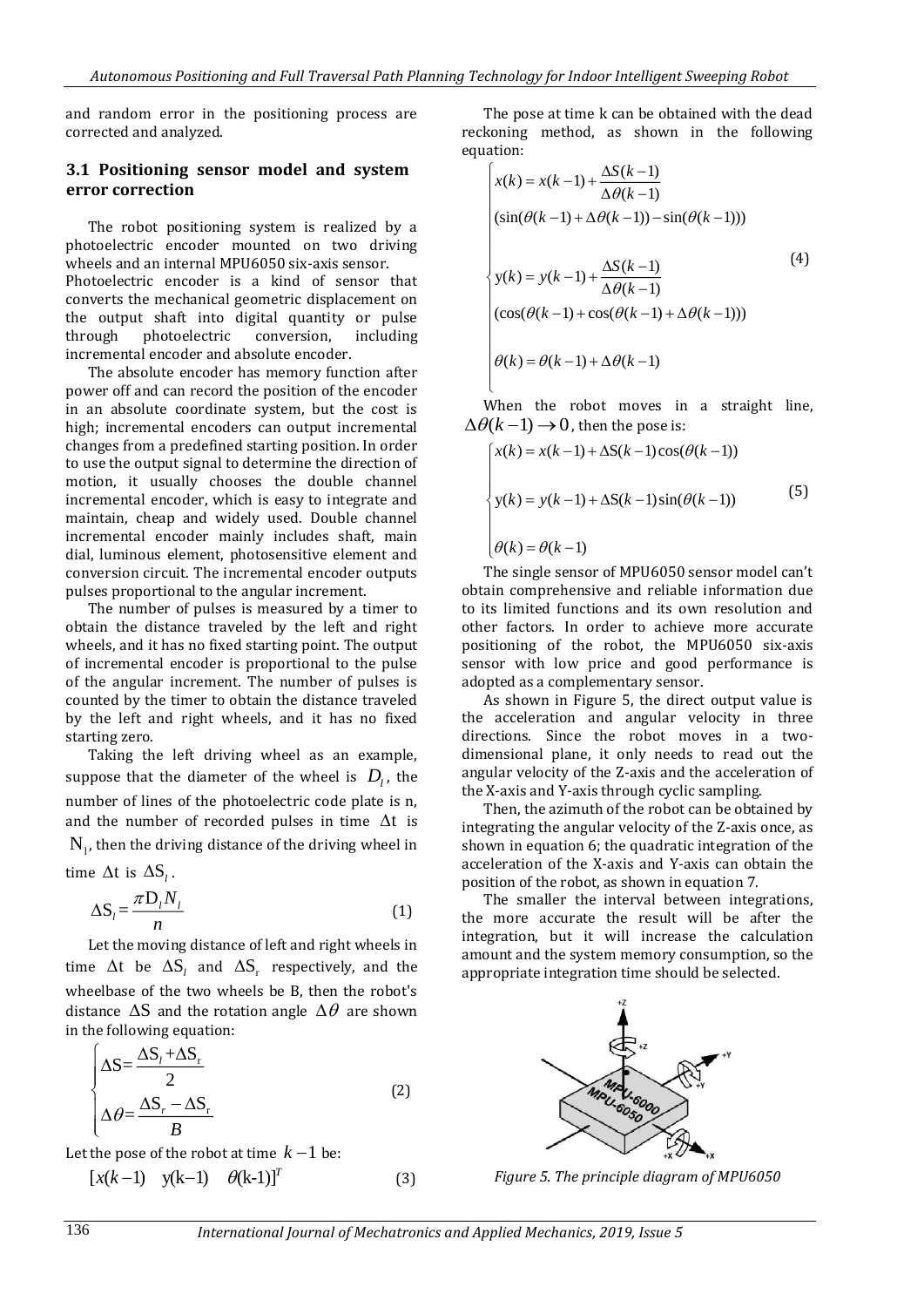$$
\theta_{n} = \theta_{n-1} + \omega_n dt \tag{6}
$$

Among them,  $\theta_{n}$  is the angle value at time n,  $\theta_{n-1}$ is the angle value at time n-1,  $\omega_n$  is the Z-axis angular velocity read at time n, and dt is the integration time.

$$
\begin{cases} v_{nx} = v_{(n-1)x} + a_{nx} dt \\ s_{nx} = s_{(n-1)x} + v_{nx} dt \end{cases}
$$
 (7)

Among them,  $V_{nx}$  and  $S_{nx}$  are the velocity and displacement of the X-axis at time n,  $a_{nx}$  is the acceleration of X-axis at time n, dt is the integration time, and the velocity and displacement of the Y-axis at time n are similar to the above formula.

Angular velocity error correction: angular velocity error correction MPU6050 is affected by the manufacturing process and environment of inertial devices, so its calibration factor, zero offset and installation errors seriously affect its accuracy.

By analyzing and correcting errors, the measurement accuracy of the system can be effectively improved and the azimuth of the robot can be accurately measured in real time. Since the output angular velocity of MPU6050 is not zero at rest, there is a zero offset. If no effective method is adopted, the error will be amplified by accumulation. The zero-offset data is often read at rest with the mean filtering method and then compensated by a mathematical model, as shown in equation 8:

$$
\theta_{n} = \theta_{n-1} + (\omega_{n} - \omega_{0})dt
$$
\n(8)

Among them,  $\omega_0$  is the zero drift value of Z-axis angular velocity obtained by mean filtering at rest.

Meanwhile, due to installation error, calibration factor and other factors, coefficient correction method is adopted for calibration, as shown in equation 9. In order to prevent factors such as jitter and external interference,  $-1^{\circ}/s < \omega < 1^{\circ}/s$  is discarded.

$$
\theta_{n} = \theta_{n-1} + k(\omega_{n} - \omega_{0})dt
$$
\n(9)

Among them, k is the correction coefficient, which can be calculated by rotating the robot in situ several times.

Acceleration error correction: acceleration error correction is similar to the error of angular velocity output signal. The acceleration of X-axis and Y-axis read by MPU6050 have static drift and environmental noise interference. Static drift is also eliminated by means of mean filtering.

Zero drift data of acceleration of X-axis and Y-axis are read in the static state of the robot, and then compensated by mathematical model, as shown in equation 10:

$$
\begin{cases} v_{nx} = v_{(n-1)} + (a_{nx} - a_{ox})dt \\ s_{nx} = s_{(n-1)x} + v_{nx}dt \end{cases}
$$
(10)

Among them,  $a_{ox}$  is the zero-drift value of the Xaxis acceleration obtained by mean filtering at rest, and the velocity and displacement of Y-axis at time n are similar to the above formula [12]. Acceleration requires quadratic integral to obtain displacement, and the integral is equivalent to the product of the sampling value and the sampling time. Only when the sampling time  $dt \rightarrow 0$ , the data after the integration is approximately accurate.

The constant quadratic integration of acceleration makes the cumulative error larger, so the sampling loss needs to be reduced by compensation. As shown in Figure 6, the acceleration sampling loss is taken as an example for error compensation. Assume that the acceleration of the Xaxis at time n-1 is  $a_{(n-1)x}$ , then the acceleration at time n is  $a_{nx}$ , as shown in Equation 11.



*Figure 6. Method of sampling error compensation*

$$
v_{nx} = v_{(n-1)x} + a_{nx}dt - \left| a_{nx} - a_{(n-1)x} \right| dt / 2 \qquad (11)
$$

The zero drift of acceleration is eliminated by means of mean filtering, and the sampling compensation method is adopted to improve the sampling accuracy. The displacement obtained after the quadratic integration of acceleration is more accurate. Then the motion state detection method is used to determine: if the robot is at rest, the displacement remains unchanged and the velocity and acceleration are set to zero; if the robot is in the state of motion, the integral operation is carried out continuously, which can eliminate the fluctuation of acceleration signal. The robot pose data obtained by the MPU6050 is combined with the photoelectric encoder data to achieve more accurate positioning of the robot.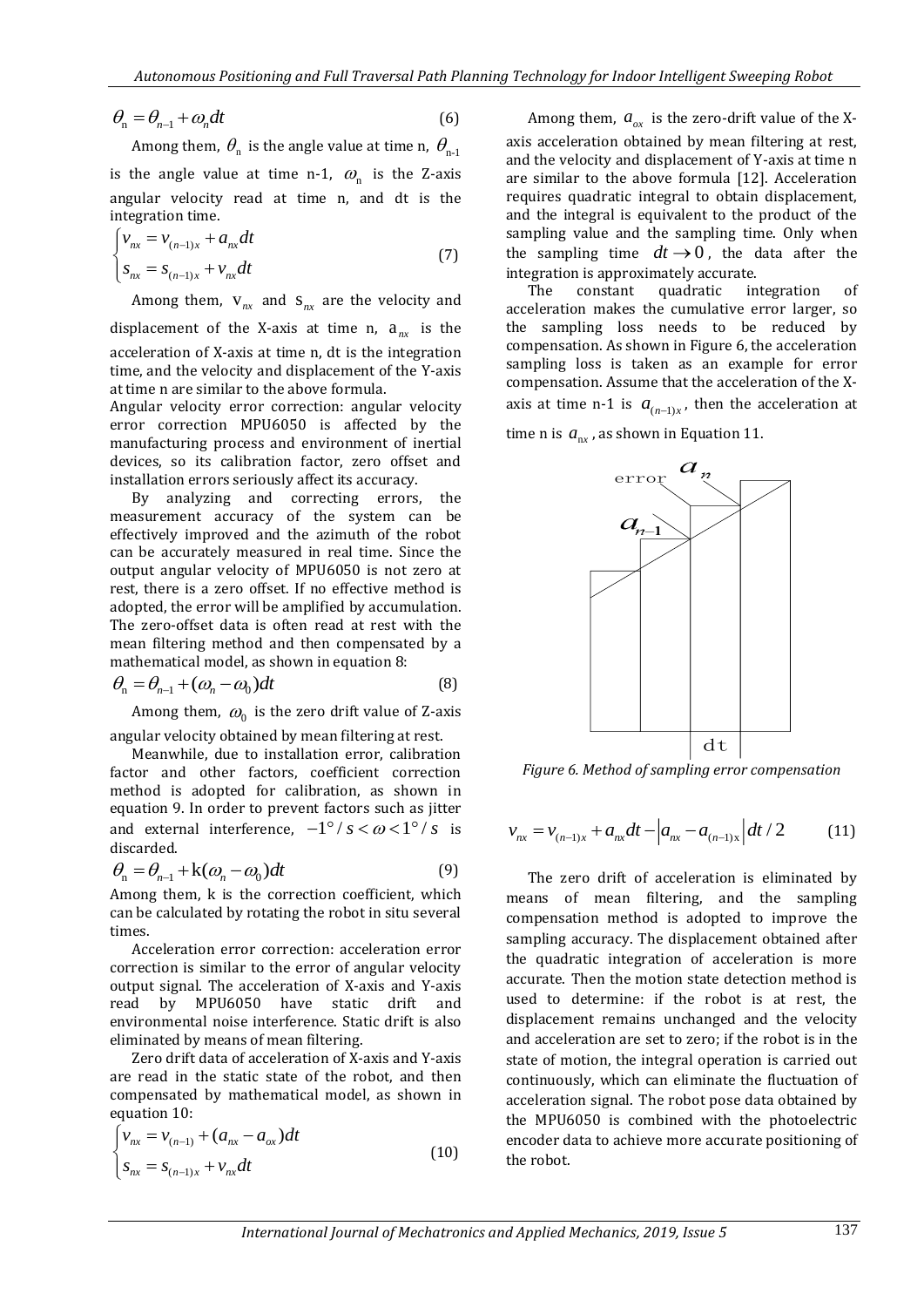#### **3.2 Multi-sensor fusion positioning**

In order to improve the accuracy of dead reckoning positioning and reduce the impact of random error of a single sensor, Kalman filter algorithm is used to fuse the photoelectric encoder and MPU6050 for positioning.

Kalman filter principle: Kalman filter is an algorithm that uses linear system state equation to estimate the system state optimally through prediction and correction. It is widely used in data fusion, navigation, computer image processing and missile tracking.

The prediction process refers to the prior estimation of the current state based on the optimal estimation of the previous moment and the established time update equation, and the calculation of the current state value and its error covariance; the process of correction is to obtain the optimal estimation of the current state through the state update equation based on the observed value and the previously obtained predicted value of the current state. Kalman filter is suitable for linear, discrete or finite dimensional systems, and extended Kalman filter is generally used for nonlinear systems.

Extended Kalman filtering principle: the extended Kalman filtering is to linearize the nonlinear process, and then implement with the Kalman filtering algorithm. Extended Kalman filtering is a recursive process that can perform an optimal estimation of state variables at any time.

Positioning process: the photoelectric encoder and MPU6050 sensor are used to locate the sweeping robot. If the ground is not level or the driving wheel is slipping, the encoder will generate random errors, while the MPU6050 will also generate drift errors. Although the error of sensor system is analyzed and calibrated, the influence of random error will also lead to inaccurate positioning or positioning failure.

Therefore, the extended Kalman filter is used to achieve the optimal estimation of location and reduce the random error.

The predicted value of robot pose is estimated based on the output information of the photoelectric encoder. Meanwhile, the observed value of robot pose at the current moment is obtained by MPU6050.

Then, the predicted value of robot pose is updated and corrected according to the observed value to obtain the optimal estimation of pose.

The detailed process is shown in Figure 7.



*Figure 7. Positioning flow chart*

Pose prediction: the optimal estimated pose of the encoder at the last moment is  $\hat{X}(k-1)$ , the input at this moment is  $U(k-1)$ , then the estimated pose at the next moment is obtained, as shown in equation 12:

$$
\hat{X}(k|k-1) = F(\hat{X}(k-1), U(k-1) + W(k-1)
$$
\n
$$
= \begin{bmatrix}\n\hat{X}(k-1) + \Delta S(k-1)\cos\hat{\theta}(k-1) \\
\hat{y}(k-1) + \Delta S(k-1)\sin\hat{\theta}(k-1) \\
\hat{\theta}(k-1)\n\end{bmatrix}
$$
\n(12)

Among them, W(k-1) is Gaussian white noise with system noise, covariance of Q and mean value of zero. The covariance is shown in Equation 13:

$$
p(k | k - 1) = \nabla FP(k - 1)\nabla F^{T} + q(k - 1)
$$
 (13)

Among them,  $\nabla F$  is the Jacobian matrix of the state model, as shown in equation 14:

$$
\nabla F = \frac{\partial F(\hat{X}(k-1), U(k-1))}{\partial \hat{X}(k-1)}
$$
(14)

Prediction of observed quantities: MPU6050 model is an observation model, and the observation equation is shown in equation 15:

$$
Z(k) = H(X(k)) + V(k)
$$
\n<sup>(15)</sup>

Among them,  $V(k)$  is Gaussian white noise with system observation noise, covariance of  $R(k)$  and mean value of zero. Since the photoelectric encoder and MPU6050 are two sensors that independently measure the pose, the predicted observation value is the same as formula 12, as shown in equation 16:

$$
\hat{Z}(k | k - 1) = H(\hat{X}(k | k - 1)) + V(k - 1)
$$
\n(16)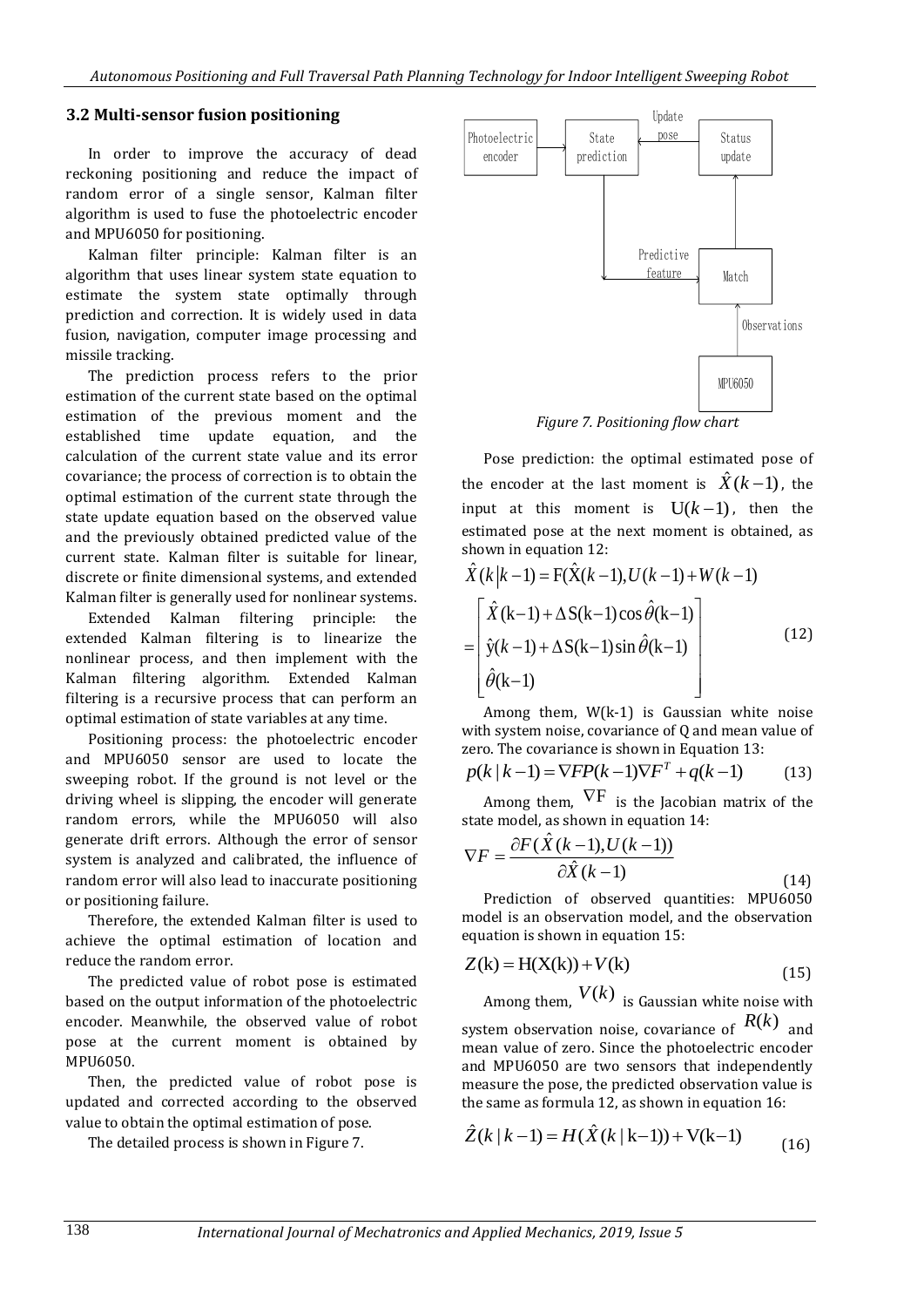Among them,  $\Delta H$  is the Jacobian matrix of the observation model, which is similar to formula 14; and the actual observation value Z (k) is obtained in real time by MPU6050.

Update: the Kalman gain, the pose optimal estimated value and the update covariance are calculated by pose prediction  $\hat{X}(k\,|\,\mathrm{k}{-}1)$  , actual observed value Z(k) and observation predicted value  $\hat{Z}(k | k-1)$ .

The Kalman gain is shown in equation 17:  $K(k) =$ 

$$
P(k | k-1) \nabla H^{T} (\nabla H P(k | k-1) \nabla H^{T}
$$
 (17)

 $+R(k-1))^{-1}$ 

Then, the optimal posture estimation and error covariance of the sweeping robot are shown in equations 18 and 19:

$$
\hat{X}(\mathbf{k}) = \tag{18}
$$

$$
\hat{X}(k|k-1) + K(k) Z(k) - \hat{Z}(k|k-1)
$$

$$
P(k) = (I - K(k)\nabla H)P(k|k-1)
$$
 (19)

Extended Kalman filtering algorithm is to predict the current optimal estimation according to the state estimator and observation value at the previous moment, so as long as the estimation value at the initial moment is known, the optimal estimation of pose at any time can be obtained.

In this section, the autonomous positioning of the sweeping robot is mainly studied. Kinematics modeling of the sweeping robot is carried out with the three-wheeled model, and the photoelectric encoder and MPU6050 are used as the robot positioning sensor. The system error of the sensor is corrected by different methods, and the random error is reduced by data fusion with extended Kalman filter algorithm, so as to achieve more accurate positioning of indoor sweeper robot.

# **4. Research on Full Traversal Path Planning Technology of Indoor Intelligent Sweeping Robot**

### **4.1 Traversal path planning in a rectangular partition based on round-trip**

In Section 2, the planning method of traversal path is briefly introduced. The traversal path planning in the region mainly relies on the sensor's "return type", "round-trip" and template methods. Among them, "return type" and "round-trip type" only rely on the sensor's judgment of the front environment in free space to carry out corresponding motion control; the template method needs to match the stored template according to the sensor's judgment on the environment and traverse the cleaning with the corresponding template. "Return type" and " round-trip" can also be used as cleaning templates, but the application scope of "return type" is limited, suitable for larger free area, not suitable for small space, so "return type" is the most commonly used.

When selecting the traversal method or traversing the template for path planning, it is first necessary to analyze the energy consumption of the smart cleaning robot under different motion modes.

The energy consumption of the motion during the cleaning process of the intelligent cleaning robot can be expressed as:

$$
E = E_s + E_t \tag{20}
$$

Among them, E represents the total energy consumption of the intelligent cleaning robot,  $E_s$ represents the energy consumed by the movement in the straight direction, and  $E_t$  represents the energy consumed during the turning movement of the intelligent cleaning robot.

When the intelligent cleaning robot performs linear motion, the driving force required for each unit length of travel is  $F_s$ . If the distance traveled in a straight line is S, the energy  $E<sub>s</sub>$  consumed by the smart cleaning robot in straight travel can be expressed as:

$$
E_s = \int_s F_s ds = F_s S \tag{21}
$$

When the intelligent cleaning robot performs traversal cleaning such as "return type" and "roundtrip", the angle of each turn is basically the same.

Therefore, the energy consumed in each turning movement is the same, and it is set as  $E_{\rho}$ , then the number of traversal cleaning turns in an idle area is N, so the energy  $E_t$  consumed by the intelligent cleaning robot in the turning movement can be expressed as:

$$
E_t = NE_o \tag{22}
$$

Therefore, the total energy consumption E of the intelligent cleaning robot during its travel is:

$$
E = F_s S + N E_o \tag{23}
$$

During the cleaning process of the path traversing by the intelligent cleaning robot, when the driving force  $F_s$  required per unit length and the

energy  $E_{\rho}$  required for each turning are constant, the total energy consumed on the path of the intelligent cleaning robot is mainly determined by the total driving length and turning times. After modeling the working environment of the intelligent cleaning robot with raster method map, there is a certain number of grids in each rectangular partition. The robot needs to traverse and clean the free space after the partition and cover each free grid in the rectangular partition. Therefore, when the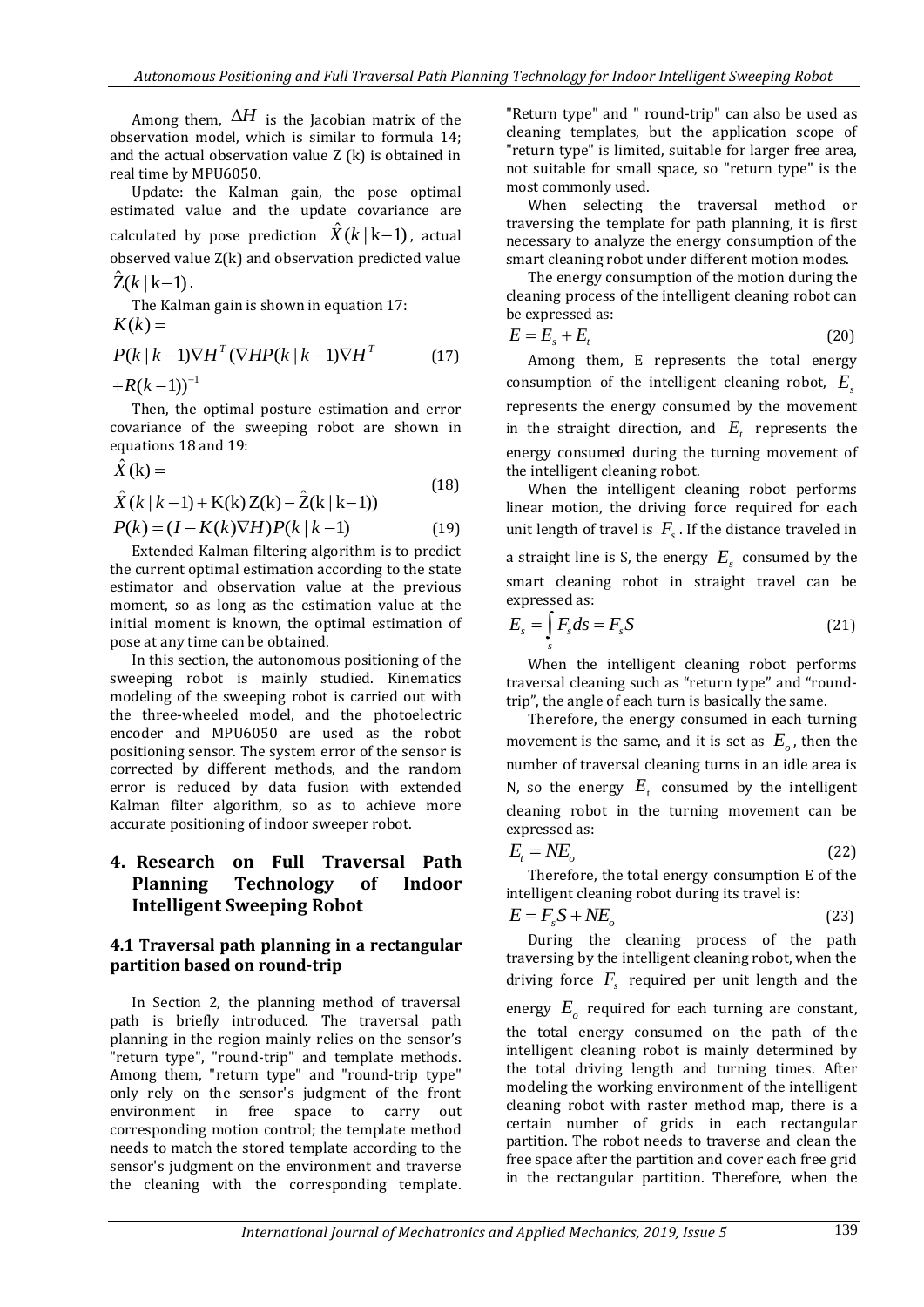rectangular partition of raster map is finished, the robot in each rectangular partition traverses a constant path length. A complete turn process includes deceleration, turn and acceleration, and the process takes longer than straight time. Therefore, the number of turns determines the traversal cleaning time and energy consumption of the intelligent cleaning robot in the rectangular area. It should reduce the number of turns and save cleaning time and energy consumption.

As shown in figure 8, the traversal paths of "round-trip" traversal methods in different directions in the same size area are compared.

Among them, the traversing environment is the rectangular free raster area of 5 X 1 grid, where the red traversal path indicates that the robot carries out "round-trip" traversal and cleaning along the long side of the rectangular partition, and the number of turns is 8; and the blue traversal path refers to the "round-trip" traversal and cleaning of the robot along the short side of the rectangular partition, and the number of turns is 18. The relationship between the the number of turns N and the length and width of the rectangle is as follows:

With one grid as the unit length and  $L\times W$  grids as the rectangular partition  $(L \geq W)$  , the intelligent cleaning robot carries out "round-trip" traversal along the long side L, then the number of turns *N<sup>L</sup>* is:

$$
N_L = 2 \times (W - 1) \tag{24}
$$

When the "round-trip" traversal is performed along the short side W, the number of turns  $\,N_{\rm\scriptscriptstyle W}\,$  is:

$$
N_{\rm w} = 2 \times (L-1) \tag{25}
$$

Among them,  $(L \geq W)$ , so  $N_{L} \leq N_{W}$ . That is, the number of turns traversed by "round-trip" along the long side is less than the number of turns traversed along the short side.



*Figure. 8 The comparison of traversal paths in different directions for round-trip type*

Determination of the start point and end point of traversal within the rectangular partition. For the planning of traversal path in rectangular partition, an intelligent cleaning robot traversal method of "round-trip" movement along the long rectangular edge is adopted.

This method not only imitates the manual sweeping method, but also facilitates the determination of the starting and ending points of the intelligent cleaning robot in the rectangular partition.

 $(x_1, y_1, x_2, y_2)$ is used to represent each rectangular partition. The characteristics of the "round-trip" traversal method determine that the starting point and end point are at the four corners of the rectangular partition, as shown in the following equation:

$$
(x1, y1), (x2, y1), (x2, y2), (x1, y2) (26)
$$

The starting point of traversal within the rectangular partition depends on the traversal order of the partition.

#### **4.2 Regional connection path planning**

After the rectangular partition, the intelligent cleaning robot carries out the traversal and cleaning for single rectangular partition.

According to the sequence of traversal of all partitions, it is necessary to move from a rectangular partition that has just been cleaned to the next rectangular partition that needs to be traversed and cleaned.

In the path planning between regions, obstacles are processed by expansion algorithm between regions, and edge traversal of these irregular edge areas is carried out with sensors of the intelligent cleaning robot. In order to reduce the repetition rate of the traversal path and improve the overall efficiency, the shortest path search algorithm is adopted.

The end point of the traversal of the above rectangular partition is taken as the starting point, and the starting point of the traversal of the next rectangular partition is taken as the target point for the search of the shortest path.

The irregular obstacle area connects the path planning, there is no obstacle in the partition, and the round-trip traversal cleaning mode is adopted.

The planning of connecting paths of irregular obstacle areas: if there is no obstacle in the partition, the round-trip traversal cleaning mode is adopted.

In order to achieve full coverage traversal cleaning of the overall environment, the edges of the irregular obstacles after the expansion process should be cleaned during the area connection.

For such irregular obstacles, in the planning of the partition connection path, it is necessary to use sensors to detect the edges of the irregular obstacles, control the distance between the robot and the obstacles, and clean along the edges of the irregular obstacles.

In the Robot BASIC simulation experiment, the toolbox has its own buffer, which can simulate ultrasonic sensors, infrared sensors, collision sensors, and so on.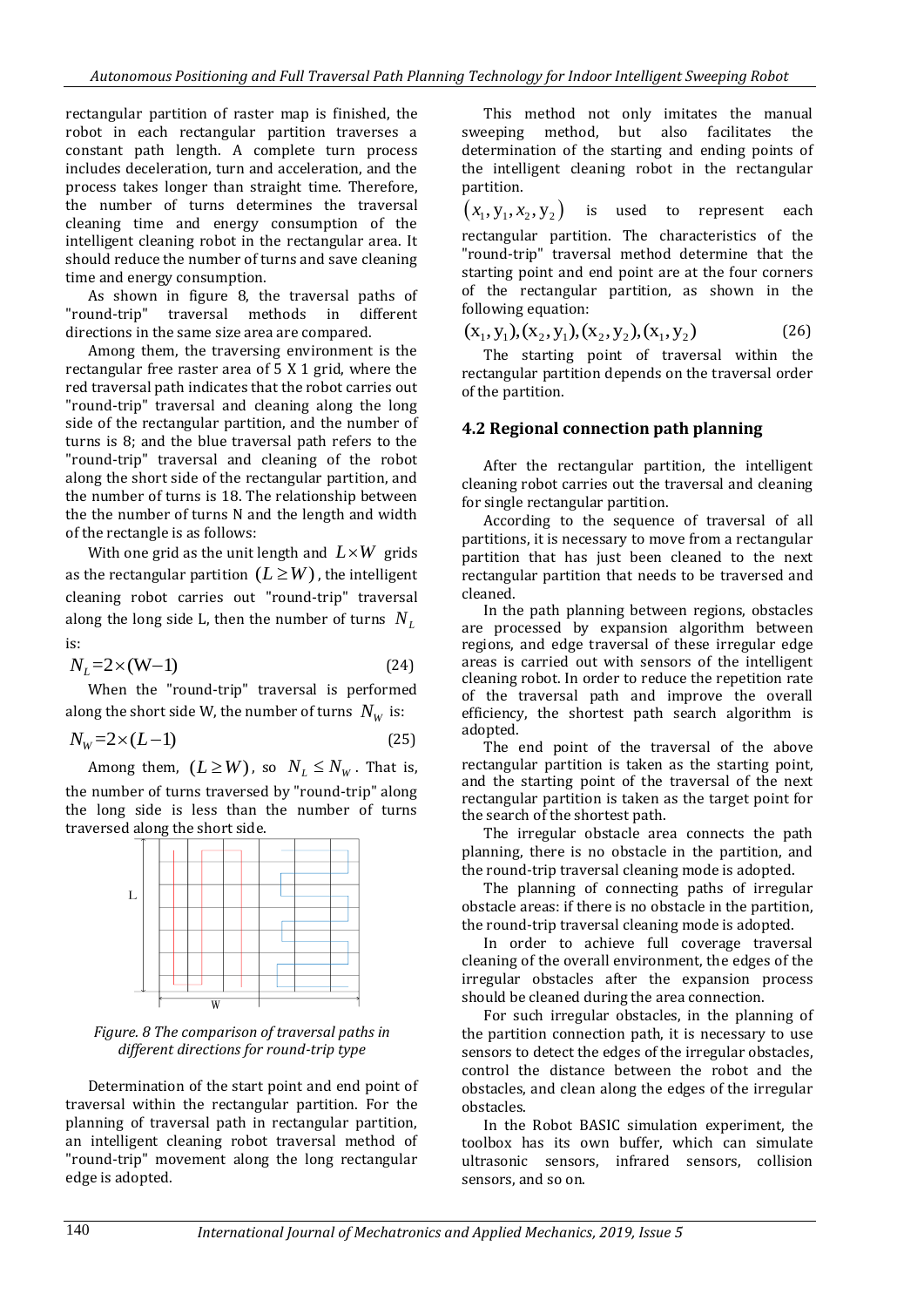

*Figure 9. 5 buffer positions in the Robot BASIC robot*

In the Robot BASIC simulation environment, the positions of the five buffers that can be set as sensors in the robot are shown in figure 9. Buffer can read the distance between obstacles and set the safe collision distance, which not only protects the robot, but also can clean up to the edge of irregular graph.



*Figure 10. Simulation diagram of traversing path along irregular obstacles*

As shown in Figure 10, RobotBASIC simulation environment simulates an irregular obstacle, that is, black irregular graph. Among them, the blue circle represents the robot, the green line represents the robot's detection of irregular obstacles by sensors, and then it traverses the robot's motion path around the edge of the irregular obstacles. Figure 10 shows that the robot can traverse along the edge of irregular obstacles by sensors.

The starting point and ending point in the rectangular partition are determined, and the improved A\* algorithm is used to search the shortest path from the end point of the last traversed rectangular partition to the starting point of the next partition in the raster map. The path planning for the full traversal of the environment case is shown in figure 11.



*Figure 11. Full traversal cleaning trajectory of intelligent robot*

Figure 11 shows the full traversal cleaning trajectory of the intelligent cleaning robot in the working environment. Among them, the diameter of the robot is the size of cell grid, and the green point is the starting point. The starting point, traversal direction and ending point of traversal path planning in rectangular partition are determined, "Roundtrip" path planning is adopted to traverse and clean each rectangular partition, and the improved A\* algorithm is used to search for the shortest path between regions (from the ending point of the last rectangular partition to the starting point of the next partition), and finally the entire raster map is traversed and cleaned.

As shown in Figure 11, it consists of 40 x 30 grids, including 222 grids with removed obstacles, 998 free grids, and 49 grids with repeated traversals. The coverage is 100% and the repetition rate is 5%.

Compared with the traditional rectangular partitioning algorithm, the improved rectangular partitioning algorithm has higher coverage and lower repetition rate. It improves the overall efficiency of rectangle partitioning algorithm. In this section, the "round-trip" traversal method in rectangular partition is introduced and analyzed, and the starting point, traversal direction and end point of traversal in the region are determined according to the "round-trip" traversal method in the partition. Aiming at the situation that the obstacles between regional junctions are irregular obstacles, sensors are used to clean the edges of such irregular edges treated with expansion. The obstacles in the regional connection are regular obstacles. The A\* algorithm is used to search the shortest path between the regional connection, and the evaluation function is improved to obtain an improved A\* algorithm more suitable for raster maps. In addition, simulation is carried out to verify that the improved A\* algorithm can search out the path between regions with lower cost and reduce the repetition rate between regions.

# **5. Conclusion**

With the development of science and technology and the improvement of people's living standard, the application of domestic service robot, especially indoor intelligent sweeping robot, is becoming more and more extensive. And the research of its key technology has attracted the attention of many scholars. As two core technologies in the research of sweeping robot, autonomous positioning and full traversal path planning have become the basis for realizing its full autonomy and intelligence. On the basis of fully understanding and analyzing the research status quo and common key technologies of sweeping robot at home and abroad, the positioning and full traversal path planning of indoor sweeping robot are deeply discussed and studied.